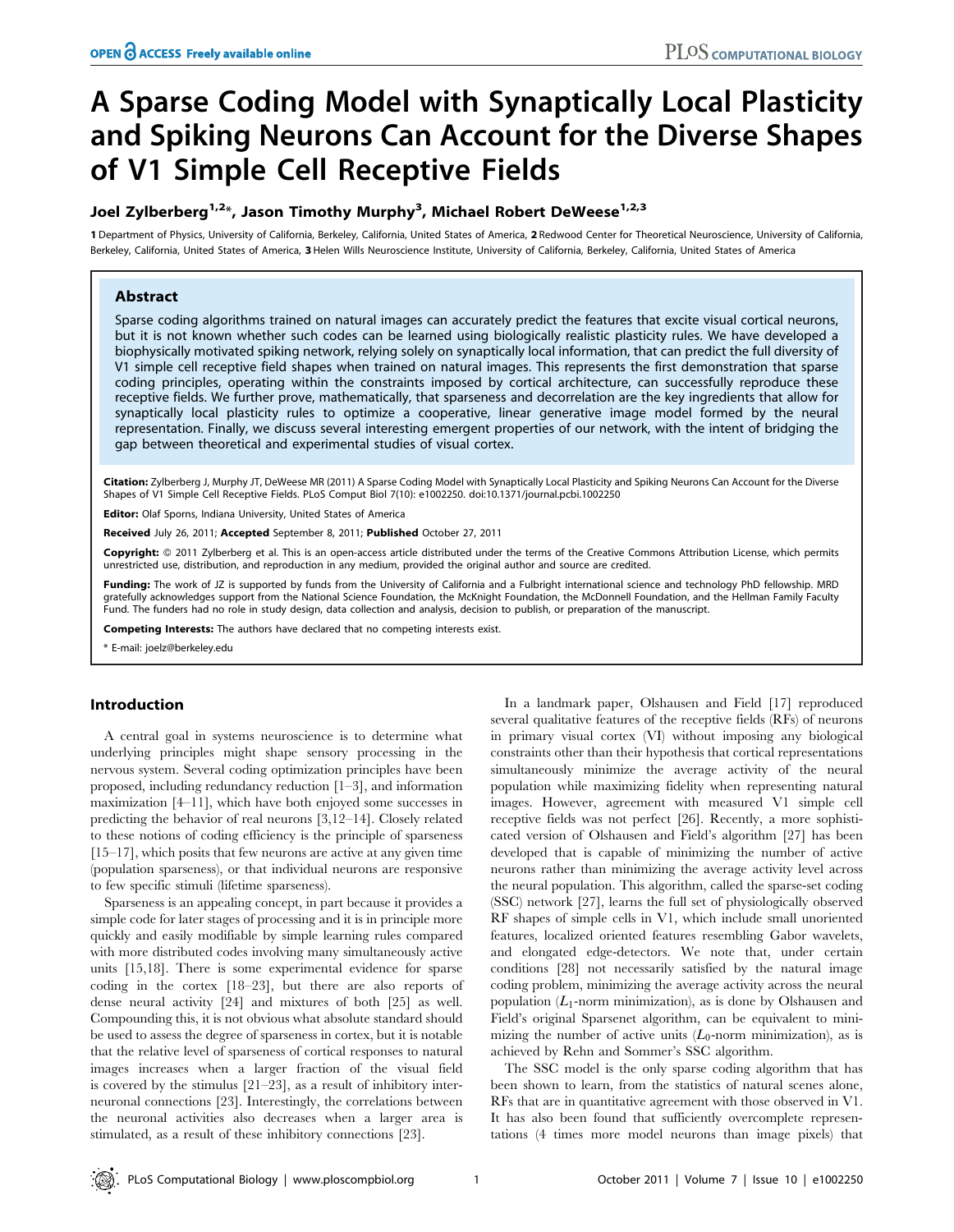#### Author Summary

In a sparse coding model, individual input stimuli are represented by the activities of model neurons, the majority of which are inactive in response to any particular stimulus. For a given class of stimuli, the neurons are optimized so that the stimuli can be faithfully represented with the minimum number of co-active units. This has been proposed as a model for visual cortex. While it has previously been demonstrated that sparse coding model neurons, when trained on natural images, learn to represent the same features as do neurons in primate visual cortex, it remains to be demonstrated that this can be achieved with physiologically realistic plasticity rules. In particular, learning in cortex appears to occur by the modification of synaptic connections between neurons, which must depend only on information available locally, at the synapse, and not, for example, on the properties of large numbers of distant cells. We provide the first demonstration that synaptically local plasticity rules are sufficient to learn a sparse image code, and to account for the observed response properties of visual cortical neurons: visual cortex actually could learn a sparse image code.

minimize the  $L_1$  norm can display the same qualitative variety of RF shapes, but these have not been quantitatively compared with physiologically measured RFs [29].

Unfortunately, the lack of work on biophysically realistic sparse coding models has left in doubt whether V1 could actually employ a sparse code for natural scenes. Indeed, it is not clear how Olshausen's original algorithm [17], the highly overcomplete  $L_1$ norm minimization algorithm [29], or that of Rehn and Sommer [27], could be implemented in the cortex. Rather than employing local network modification rules such as the synaptic plasticity that is thought to underly learning in cortex [30], all three of these networks rely on learning rules requiring that each synapse has access to information about the receptive fields of many other, often distant, neurons in the network.

Furthermore, both the SSC sparse coding model that has successfully reproduced the full diversity of V1 simple cell RFs [27] as well as the  $L_1$ -norm minimization algorithm that achieved qualitatively similar RFs [29] involve non-spiking computational units: continuous-valued information is shared between units while inference is being performed. In cortex, however, information is transferred in discrete, stereotyped pulses of electrical activity called action potentials or spikes. Particularly for a sparse coding model with few or no spikes elicited per stimulus presentation, approximating spike trains with a graded function may not be justified. Spiking image processing networks have been studied [31–36], but none of them have been shown to learn the full diversity of V1 RF shapes using local plasticity rules. It remains to be demonstrated that sparse coding can be achieved within the limitations imposed by biological architecture, and thus that it could potentially be an underlying principle of neural comptutation.

Here we present a biologically-inspired variation on a network originally due to Földiak  $[15,37]$  that performs sparse coding with spiking neurons. Our model performs learning using only synaptically local rules. Using the fact that constraints imposed by such mechanisms as homeostasis and lateral inhibition cause the units in the network to remain sparse and independent throughout training, we prove mathematically that it learns to approximate the optimal linear generative model of the input, subject to constraints on the average lifetime firing rates of the

units and the temporal correlations between the units' firing rates. This is the first demonstration that synaptically local plasticity rules are sufficient to account for the observed diversity of V1 simple cell RF shapes, and the first rigorous derivation of a relationship between synaptically local network modification rules and the twin properties of sparseness and decorrelation.

Finally, we describe several emergent properties of our image coding network, in order to elucidate some experimentally testable hallmarks of our model. Interestingly, we observe a lognormal distribution of inhibitory connection strengths between the units in our model, when it is trained on natural images; such a distribution has previously been observed in the excitatory connections between neurons in rat V1 [38], but the inhibitory connection strength distribution remains unknown.

#### Results

## Our Sparse And Independent Local network (SAILnet) learns receptive fields that closely resemble those of V1 simple cells

Our primary goal is to develop a biophysically inspired network of spiking neurons that learns to sparsely encode natural images, while employing only synaptically local learning rules. Towards this end, we implement a network of spiking, leaky integrate-and-fire units [30] as model neurons. As in many previous models [15,31,37,39,40], each unit has a time dependent internal variable  $u_i(t)$  and an output  $y_i(t)$  associated with it. The simulation of our network operates in discrete time. The neuronal output at time  $t$ ,  $y_i(t)$ , is binary-valued: it is either 1 (spike) or 0 (no spike), whereas the internal variable  $u_i(t)$  is a continuous-valued function of time that is analogous to the membrane potential of a neuron. When this internal variable exceeds a threshold  $\theta_i$ , the unit fires a punctate spike of output activity that lasts for one time step. This thresholding feature plays the role of neuronal voltage-gated ion channels (represented, as in Hopfield's [40] circuit model, by a diode) whose opening allows cortical neurons to fire. Other units in the network, and the inputs  $X_k$ , which are pixel intensities in an image, modify the internal variable  $u_i(t)$  by injecting current into the model neuron. The structure of our network, and circuit diagram of our neuron model, are illustrated in Fig. 1. The dynamics of SAILnet neurons are discussed in detail in the Methods section.

We assess the computational output of each neuron in response to a stimulus image  $X$  by counting the number of spikes emitted by that neuron,  $n_i = \sum_t y_i(t)$ , following stimulus onset for a brief period of time lasting five times the time constant  $\tau_{RC}$  of the RC circuit. Our simulation updates the membrane potential every  $0.1\tau_{RC}$ , thus there are 50 steps in the numerical integration following each stimulus presentation. Consequently, at least in principle, 50 is the maximum number of spikes we could observe from one neuron in response to any image. We note that one could instead use first-spike latencies to measure the computational output [32,35]; these two measures are highly correlated in our network, with shorter latencies corresponding to greater spike counts (data not shown). The network learns via rules similar to those of Földiák  $[15,37]$ . These rules drive each unit to be active for only a small but non-zero fraction of the time (lifetime sparseness) and to maintain uncorrelated activity with respect to all other units in the network:

$$
\Delta W_{im} = \alpha (n_i n_m - p^2)
$$
  
\n
$$
\Delta Q_{ik} = \beta n_i (X_k - n_i Q_{ik})
$$
  
\n
$$
\Delta \theta_i = \gamma (n_i - p),
$$
\n(1)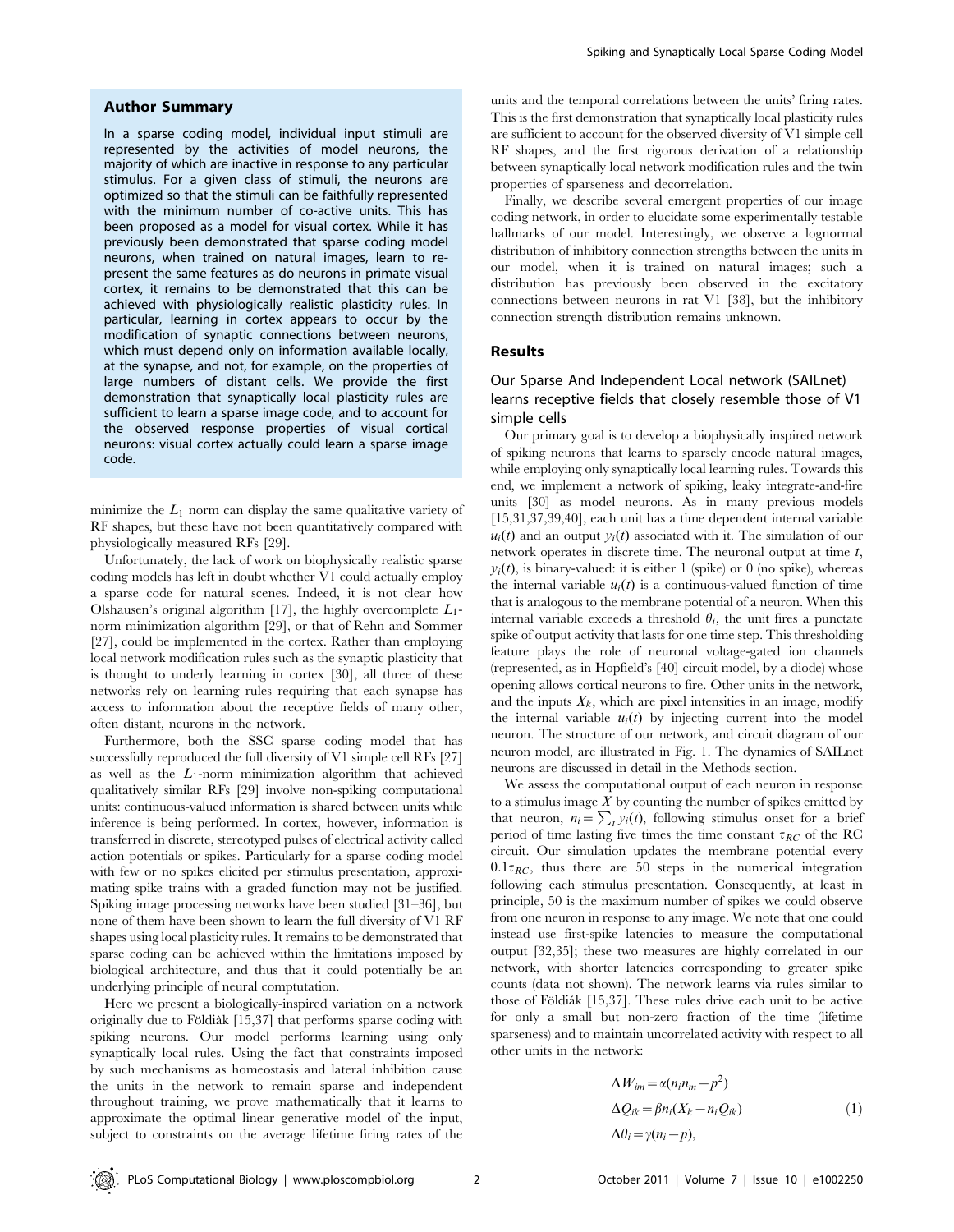

Figure 1. SAILnet network architecture and neuron model. (A) Our network architecture is based on those of Rozell et al. [39] and Földiák [15,37], and inspired by recent physiology experiments [21,23,47]. Inputs  $X_k$  to the network (from image pixels) contact the neuron at connections (synapses) with strengths  $Q_{ik}$ , whereas inhibitory recurrent connections between neurons [23] in the network have strengths  $W_{im}$ . The outputs of the neurons are given by  $y_i(t)$ ; these spiking outputs are communicated through the recurrent connections, and also on to subsequent stages of sensory processing, such as cortical area V2, which we do not include in our model. (B) Circuit diagram of our simplified leaky integrate-and-fire [30] neuron model. The inputs from the stimulus with pixel values  $X_k$ , and the other neurons in the network, combine to form the input current  $I_{input}(t) = \sum_{k} Q_{ik} X_{k} - \sum_{m \neq i} W_{im} y_{m}(t)$  to the cell. This current charges up the capacitor, while some current can leak to ground through a resistor in particle and the capacitor while some current can leak to ground t membrane. The internal variable evolves in time via the differential equation for voltage across our capacitor, in response to input current  $I_{input}$ :  $du_i(t)/dt + u_i(t) = I_{input}(t)$ , which we simulate in discrete time. Once that voltage exceeds threshold  $\theta_i$ , the diode, which models neuronal voltagegated ion channels, opens, causing the cell to fire a punctate action potential, or spike, of activity. For sake of a complete circuit diagram, the output is denoted as the voltage,  $V_{out}$ , across some (small:  $R_{out} \ll R$ ) resistance. After spiking, the unit's internal variable returns to the resting value of 0, from whence it can again be charged up. doi:10.1371/journal.pcbi.1002250.g001

where  $p$  is the target average value for the number of spikes per image, which defines each neuron's lifetime sparseness, and  $\alpha$ ,  $\beta$ , and  $\gamma$  are learning rates – small positive constants that determine how quickly the network modifies itself. Updating the feed-forward weights  $Q_{ik}$  in our model is achieved with Oja's implementation [41] of Hebb's rule; this rule is what drives the network to represent the input. Note that because the firing rates are low  $(p=0.05$  spikes per image, for the results shown in this paper), and spikes can only be emitted in integer units, our model implicitly allows only small numbers of neurons to be active at any given time (so called "hard" sparseness, or  $L_0$  sparseness), similar to what is achieved by other means in some recent non-spiking sparse coding models [27,39].

These learning rules can be viewed as an approximate stochastic gradient descent approach to the constrained optimization problem in which the network seeks to minimize the error between the

input pixel values  $\{X_k\}$ , and a linear generative model formed by all of the neurons  $\overline{X_k} = \sum_i n_i Q_k$ , while maintaining fixed average firing rates and no firing rate correlations. This constrained optimization interpretation of our learning rules, and the approximations involved, are discussed in the Methods section.

In Fig. 2, we demonstrate that the activity of the SAILnet units can be linearly decoded to recover (approximately) the input stimulus. The success of linear decoding in a model that encodes stimuli in a non-linear fashion is a product of our learning rules, and it has been observed in multiple sensory systems [42] and spiking neuron models optimized to maximize information transmission [8,12].

Our learning rules encourage all neurons to have the same average firing rate of  $p$  spikes per image, which may at first appear to be at odds with the observation [20] that cortical neurons display a broad distribution of activities – firing rates vary from neuron to neuron.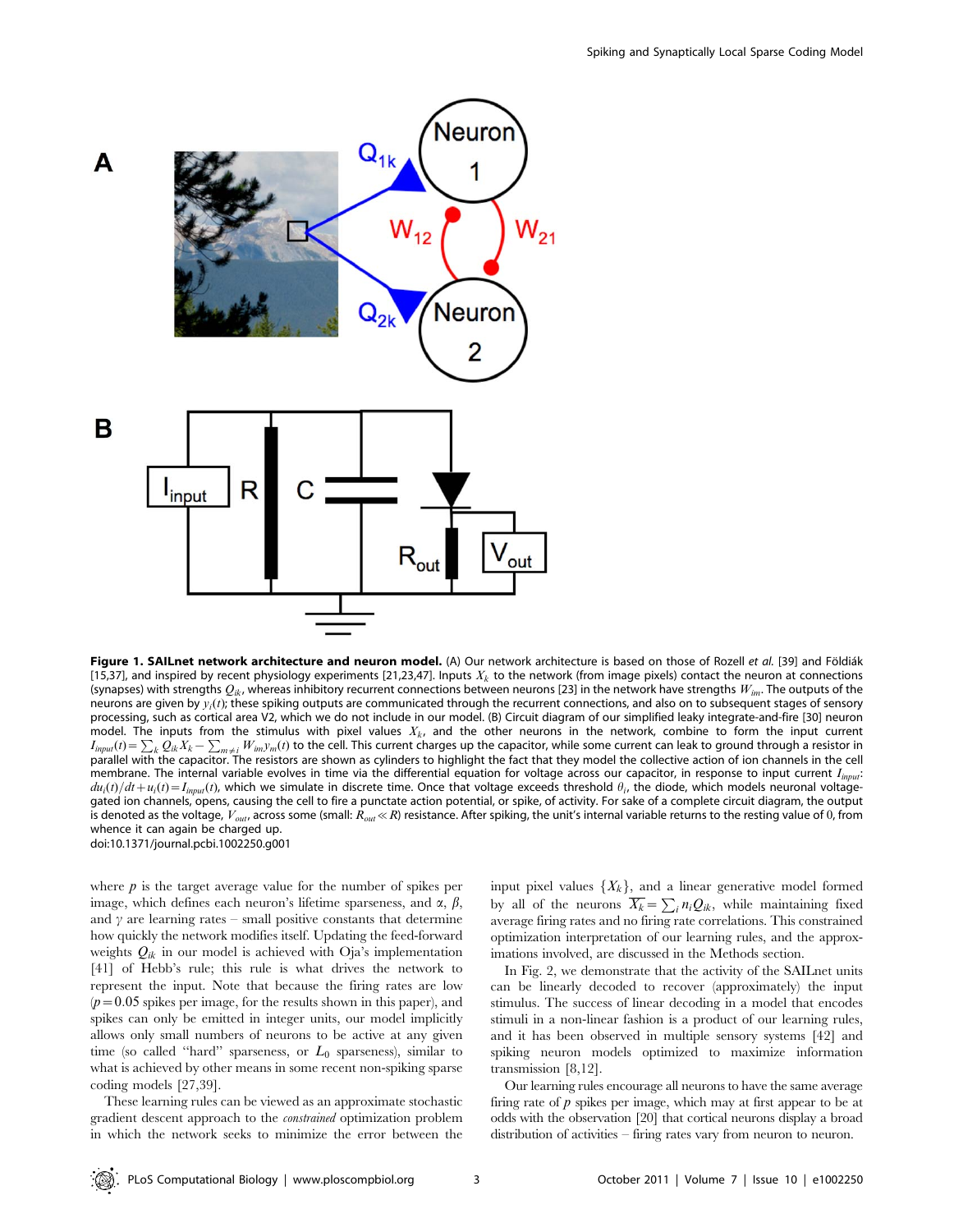

Figure 2. SAILnet activity can be linearly decoded to approximately recover the input stimulus. (A) An example of an image that was whitened using the filter of Olshausen and Field [17], which is the same filter used to process the images in the training set. The image in panel (A) was not included in the training set. (B) A reconstruction of the whitened image in (A), by linear decoding of the firing rates of SAILnet neurons, which were trained on a different set of natural images. The input image was divided into non-overlapping  $16 \times 16$  pixel patches, each of which was preprocessed so as to have zero-mean and unit variance of the pixel values (like the training set). Each patch was presented to SAILnet, and the number of spikes were recorded from each unit in response to each patch. A linear decoding of SAILnet activity for each patch  $\overline{X_k} = \sum_i n_i Q_{ik}$  was formed by multiplying each unit's activity by that unit's RF and summing over all neurons. The preprocessing was then inverted, and the patches were tiled together to form the image in panel (B). The decoded image resembles the original, but is not identical, owing to the severe compression ratio; on average, each  $16 \times 16$  input patch, which is defined by 256 continuous-valued parameters, is represented by only 75 binary spikes of activity, emitted by a small subset of the neural population. Linear decodability is a product of our learning rules, and it is an observed feature of multiple sensory systems [42] and spiking neuron models optimized to maximize information transmission [8,12]. doi:10.1371/journal.pcbi.1002250.g002

However, when trained on natural images, neurons in SAILnet can actually exhibit a fairly broad range of firing rates. Moreover, the mean firing rate distribution ranges from approximately lognormal to exponential in response to natural image stimuli, depending on the mean contrast of the stimulus ensemble with which they are probed. We discuss this further in the Firing Rates section below.

We emphasize here that each of our learning rules is ''synaptically'' local: the information required to determine the change in the connection strength at any synaptic junction between two units is merely the activity of the pre- and postsynaptic units. The inhibitory lateral connection strengths, for example, are modified according to how many spikes arrived at the synapse, and how many times the post-synaptic unit spiked. The information required for the unit to modify its firing threshold is the unit's own firing rate. Finally, the rule for modifying the feed-forward connections requires only the pre-synaptic activity  $X_k$ , the post-synaptic activity  $n_i$ , and the present strength of that connection  $Q_{ik}$ . This locality is a desirable model feature because learning in cortex is thought [30] to occur by the modification of synaptic strengths and thus by necessity should depend only upon information available locally at the synapse.

By contrast, much previous work [17,27,29,33] has used a different Learning rule for the feed forward weights:  $\Delta Q_{ik} \propto n_i(X_k - \sum_j n_j Q_{jk})$ . This rule is non-local because the update for the connection strength between input pixel  $k$  and unit  $i$  requires information about the activities and feed-forward weights of every other unit in the network (indexed by  $j$ ). It is unlikely that such information is available to individual synapses in cortex. Interestingly, in the limit of highly sparse and uncorrelated neuronal activities, our local learning rule approximates the non-local rule used by previous workers [17,27,33], when averaged over several input images; we provide a mathematical derivation of this result in the Methods

section. This suggests an additional reason why sparseness is beneficial for cortical networks, in which plasticity is local, but cooperative representations may be desired.

We trained a 1536-unit SAILnet with sparseness  $p=0.05$  on  $16\times16$  pixel image patches drawn randomly from whitened natural images from the image set of Olshausen and Field [17]. The network is six-times overcomplete with respect to the number of input pixels. This mimics the anatomical fact that V1 contains many more neurons than does LGN, from which it receives its inputs. Owing to the computational complexity of the problem – there are  $\mathcal{O}(N^2)$  parameters to be learned in a SAILnet model containing  $N$  neurons – we found it prohibitive to consider networks that are much more than  $6 \times$  overcomplete.

Our six-times overcompleteness is in a sense analogous to the three-times overcompleteness of the SSC network described by Rehn and Sommer [27], since the outputs of their computational units could be either positive or negative, while our model neurons can output only one type of spike. Thus, each of their units can be thought of as representing a pair of our neurons, with oppositesigned receptive fields.

The RFs of 196 randomly selected units from our SAILnet are shown in Fig. 3, as measured by their spike-triggered average activity in response to whitened natural images. These are virtually identical to the feed-forward weights of the units; in the Methods section, we discuss why this must be the case.

To facilitate a comparison between the SAILnet RFs, and those measured in macaque V1 (courtesy of D. Ringach), we fit both the SAILnet, and the macaque RFs to Gabor functions. As in the SSC study of Rehn and Sommer [27], only those RFs that could be sensibly described by a Gabor function were included in Fig. 3; for example, we excluded RFs with substantial support along the square boundary, suggesting that the RF is only partly visible. In the Methods section, we discuss the Gabor fitting routine and the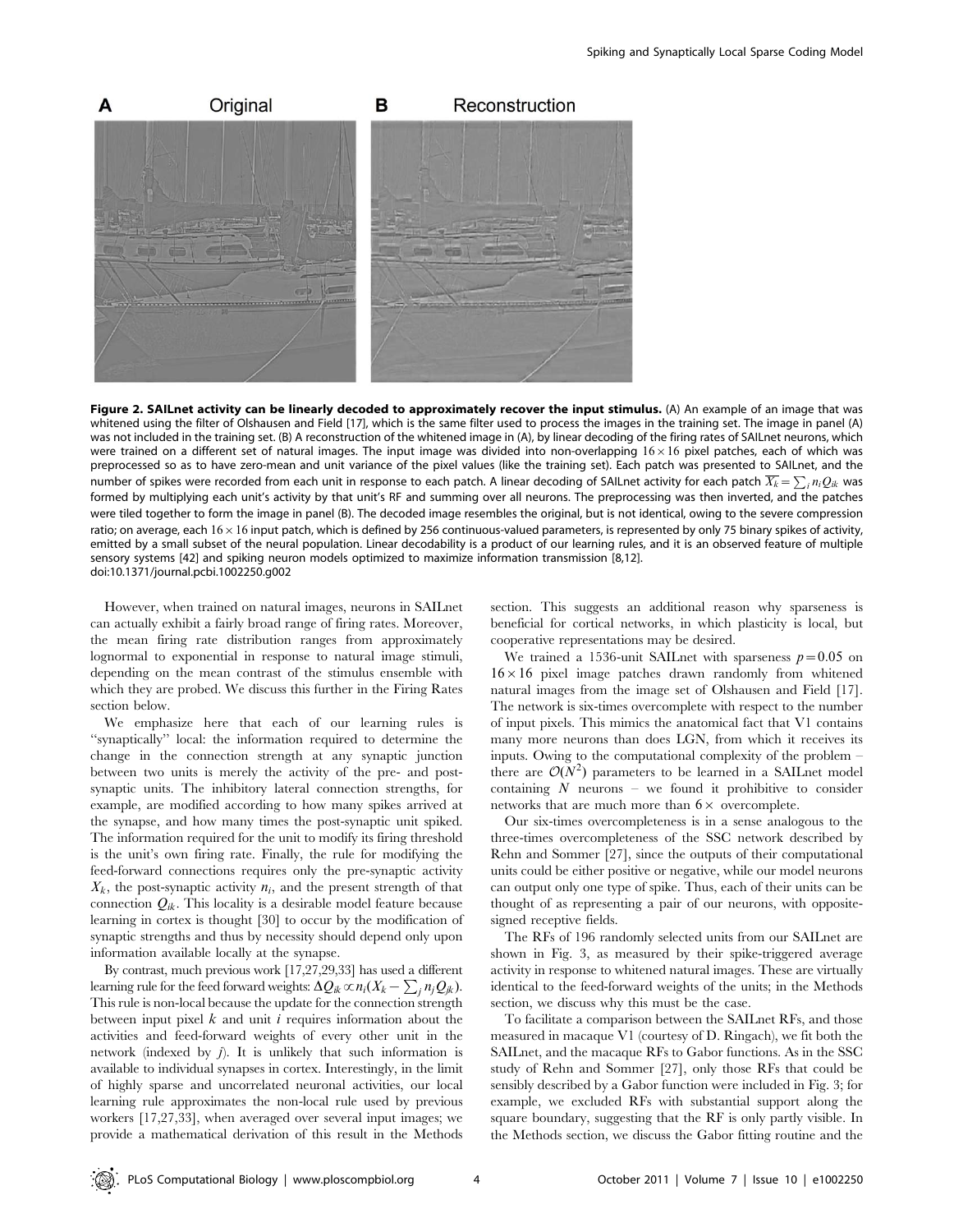

Figure 3. SAILnet learns receptive fields (RFs) with the same diversity of shapes as those of simple cells in macaque primary visual cortex (V1). (A) 98 randomly selected receptive fields recorded from simple cells in macaque monkey V1 (courtesy of D. Ringach). Each square in the grid represents one neuronal RF. The sizes of these RFs, and their positions within the windows, have no meaning in comparison to the SAILnet data. The data to the right of the break line have an angular scale (degrees of visual angle spanned horizontally by the displayed RF window) of  $0.94^\circ$ , whereas those to the left of it span 1.88°. (B) RFs of 196 randomly selected model neurons from a 1536-unit SAILnet trained on patches drawn from whitened natural images. The gray value in all squares represents zero, whereas the lighter pixels correspond to positive values, and the darker pixels correspond to negative values. All RFs are sorted by a size parameter, determined by a Gabor function best fit to the RF. The SAILnet model RFs show the same diversity of shapes as do the RFs of simple cells in macaque monkey V1 (A); both the model units and the population of recorded V1 neurons consist of small unoriented features, oriented Gabor-like wavelets containing multiple subfields, and elongated edge-detectors. (C) We fit the SAILnet and macaque RFs to Gabor functions (see Methods section), in order to quantify their shapes. Shown are the dimensionless width and length parameters ( $\sigma_x \times f$  and  $\sigma_y \times f$ , respectively) of the 299 SAILnet RFs and 116 (out of 250 RFs in the dataset) macaque RFs for which the Gabor fitting routine converged. These parameters represent the size of the Gaussian envelope in either direction, in terms of the number of cycles of the sinusoid. The SAILnet data (open blue circles) span the space of the macaque data (solid red squares) from our Gabor fitting analysis; SAILnet is accounting for all of the observed RF shapes. We highlight four SAILnet RFs with distinct shapes, which are identified by the large triangular symbols that are also displayed next to the corresponding RFs in panel (B). doi:10.1371/journal.pcbi.1002250.g003

quality control measures we used to define and identify meaningful fits.

Our SAILnet model RFs show the same diversity of shapes observed in macaque V1, and in the non-local SSC model [27]. They consist of three qualitatively distinct classes of neuronal RFs: small unoriented features, localized and oriented Gabor-like filters, and elongated edge-detectors. Our SAILnet learning rules approximately minimize the same cost function as the SSC model [27], albeit with constraints as opposed to unconstrained optimization, which explains how it is possible for SAILnet to learn similar RFs using only local rules. Furthermore, in our model, the number of co-active units is small, owing to the low average lifetime neuronal firing rates, and the fact that spikes can only be emitted in integer numbers. This feature is similar to the  $L_0$ -norm minimization used in the SSC model of Rehn and Sommer [27] and the LCA model of Rozell and colleagues [39].

This is the first demonstration that a network of spiking neurons using only synaptically local plasticity rules applied to natural images can account for the observed diversity of V1 simple cell RF shapes.

## SAILnet units exhibit a broad distribution of mean firing rates in response to natural images

Our learning rules (Eq. 1) encourage every unit to have the same target value,  $p$ , for its average firing rate, which might appear to be inconsistent with observations [20,43,44] that cortical neurons exhibit a broad distribution of mean firing rates. However, we find that SAILnet, too, can display a wide range of mean rates, as we now describe.

To determine the distribution of mean firing rates across the population of model neurons in our network, we first trained a 1536-unit SAILnet on  $16\times16$  pixel patches drawn from whitened natural images, and then presented the network with 50,000 patches taken from the training ensemble. Our measurement was performed with all learning rates set to zero, so that we were probing the properties of the network at one fixed set of learned parameter values, rather than observing changes in network properties over time.

We then counted the number of spikes per image from each unit to estimate each neuron's average firing rate, as it might be measured in a physiology experiment. The distribution of these mean firing rates is fairly broad and well-described by a lognormal distribution (Fig. 4a). This distribution is strongly non-monotonic, clearly indicating that it is poorly fit by an exponential function.

Subsequently, we probed the same network (still with the learning turned off, so that the network parameters were identical in both cases) with 50,000 low-contrast images consisting of patches from our training ensemble with all pixel values multiplied by  $1/3$ . We found that the firing rate distribution was markedly different than what we found when the network was probed with higher-contrast stimuli. In particular, it became a monotonic decreasing function that was similarly well-described by either a lognormal or an exponential function (Fig. 4b).

From the dynamics of our leaky integrate-and-fire units, it is clear that the low contrast stimuli with reduced pixel values will cause the units to charge up more slowly and subsequently to spike less in the allotted time the network is given to view each image. Consequently, the firing rate distribution gets shifted towards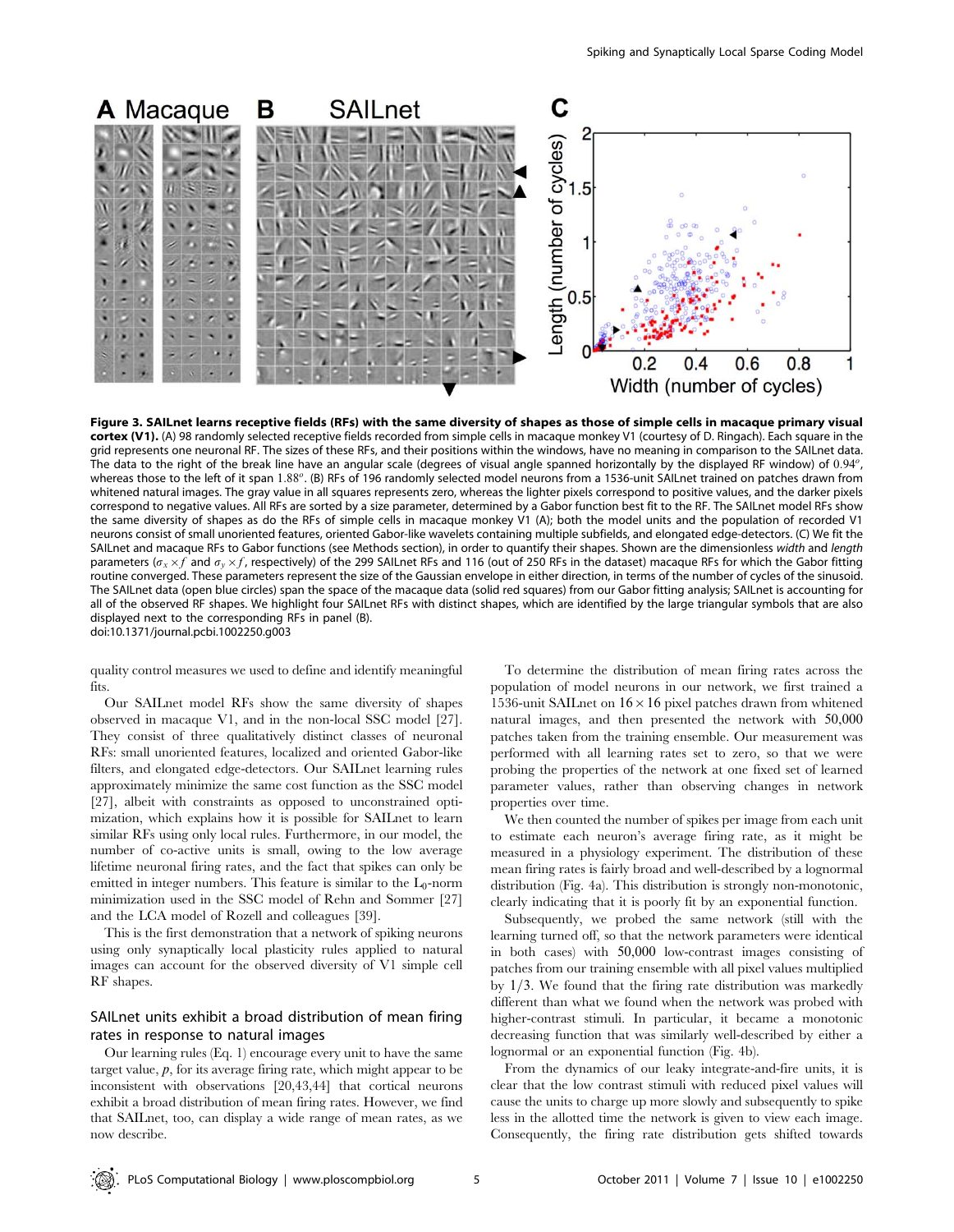

Figure 4. Units in SAILnet exhibit a broad range of mean firing rates, which can be lognormally or exponentially distributed depending on the choice of probe stimuli. (A) Frequency histogram of firing rates averaged over 50,000 image patches drawn from the training ensemble for each of the 1536 units of a SAILnet trained on whitened natural images. All learning rates were set to zero during probe stimulus presentation. A wide range of mean rates was observed, but as expected, the distribution is peaked near  $p=0.05$  spikes per image, the target mean firing rate of the neurons. The paucity of units with near-zero firing rates suggests that this distribution is closer to lognormal than exponential. Accordingly, the lognormal least-squares (solid red curve) fit accounts for  $R^2 = 96%$  of the variance in the data, whereas the exponential fit (black dashed curve) accounts for only 2%. (B) In response to low contrast stimuli, the firing rate distribution across the units (every unit fired at least once) in the same network as in panel (A) was similarly well fit by either an exponential (dashed black curve; accounting for  $R^2 = 88%$  of the variance in the data) or a lognormal function (solid red curve; accounting for 90% of the variance). The low-contrast stimulus ensemble used to probe the network consisted of images drawn from the training set, with all pixel values reduced by a factor of three. doi:10.1371/journal.pcbi.1002250.g004

lower firing rates. However, negative firing rates are impossible, so in addition to being shifted, the low-firing-rate tail of the distribution is effectively truncated. Note that truncating the lognormal distribution anywhere to the right of the peak results in a distribution that looks qualitatively similar to an exponential.

Mean firing rates in primary auditory cortex (A1) have been reported by one group [20] to obey a lognormal distribution, whether spontaneous or stimulus-evoked in both awake and anesthetized animals. However, exponentially distributed spontaneous mean firing rates have also been reported in awake rat A1 [45]. Although several groups have measured the distribution of firing rates over time for individual neurons [43,44], we are unaware of a published claim regarding the distribution of mean firing rates in visual cortex.

Recall that our learning rules encourage the neurons to all have the same average firing rate. This fact may be puzzling at first given the spread in mean firing rates apparent in the distributions shown in Fig. 4. There are two main effects to consider when making sense of this: finite measurement time, and non-zero stepsizes for plasticity.

The first effect relates to the fact that there is intrinsic randomness in the measurement process – which randomly selected image patches happen to fall in the ensemble of probe stimuli – so that the measured distribution tends to be broader than the ''true'' underlying distribution of the system. To check that this effect is not responsible for the broad distribution in firing rates, we computed the variance in the measured firing rate distribution after different numbers of images were presented to the network. The variance decreased until it reached an asymptotic value after approximately 25,000–30,000 image presentations (data not shown). Thus, the 50,000 image sample size in our experiment is large enough to see the true distribution; finite sample-size effects do not affect the distributions that we observed.

The other, more interesting, effect that gives rise to a broad distribution of firing rates is related to learning. While the network is being trained, the feed-forward weights, inhibitory lateral connections, and firing thresholds get modified in discrete jumps, after every image presentation (or every batch of images, see the Methods section for details). Since those jumps are of a non-zero size – as determined by the learning rates  $\alpha$ ,  $\beta$ , and  $\gamma$  – there will be times when the firing threshold gets pushed below the specific value that would lead to the unit having exactly the target firing rate, and the unit will thus spike more than the target rate. Similarly, some jumps will push the threshold above that specific value, and the unit will fire less than the target amount. Even after learning has converged, and the parameters are no longer changing on average in response to additional image presentations, the network parameters are still bouncing around their average (optimal) values; any image presentation that makes a neuron spike more than the target amount results in an increased firing threshold, while any image that makes the neuron fire less than the target amount leads to a decreased firing threshold. Recent results [46] suggest that the sizes of these updates (jumps) are quite large for real neurons. Interestingly, this indicates that the observed broad distributions in firing rate [20] do not rule out the possibility that homeostatic mechanisms are driving each neuron to have the same average firing rate.

Reducing the SAILnet learning rates  $\alpha$ ,  $\beta$  and  $\gamma$  does reduce the variance of the firing rate distributions, but our qualitative conclusions – non-monotonic, approximately lognormal firing rate distribution in response to images from the training set, and monotonic, exponential/lognormal distribution in response to low contrast images – are unchanged when we use different learning rates for the network (data not shown).

#### Pairs of SAILnet units have small firing rate correlations

Recent experimental work [47,48] has shown that neurons in visual cortex tend to have small correlations between their firing rates. In order to facilitate a comparison between our model, and the physiological observations, we have measured the (Pearson's) linear correlation coefficients between spike counts of SAILnet units, in response to an ensemble 30,000 natural images. These correlations (Fig. 5) tend to be near zero, as is observed experimentally [47], while the experimental data show a larger variance in the distribution of correlation coefficients than we observe with SAILnet. We note that, like the firing rate distribution (discussed above), the distribution of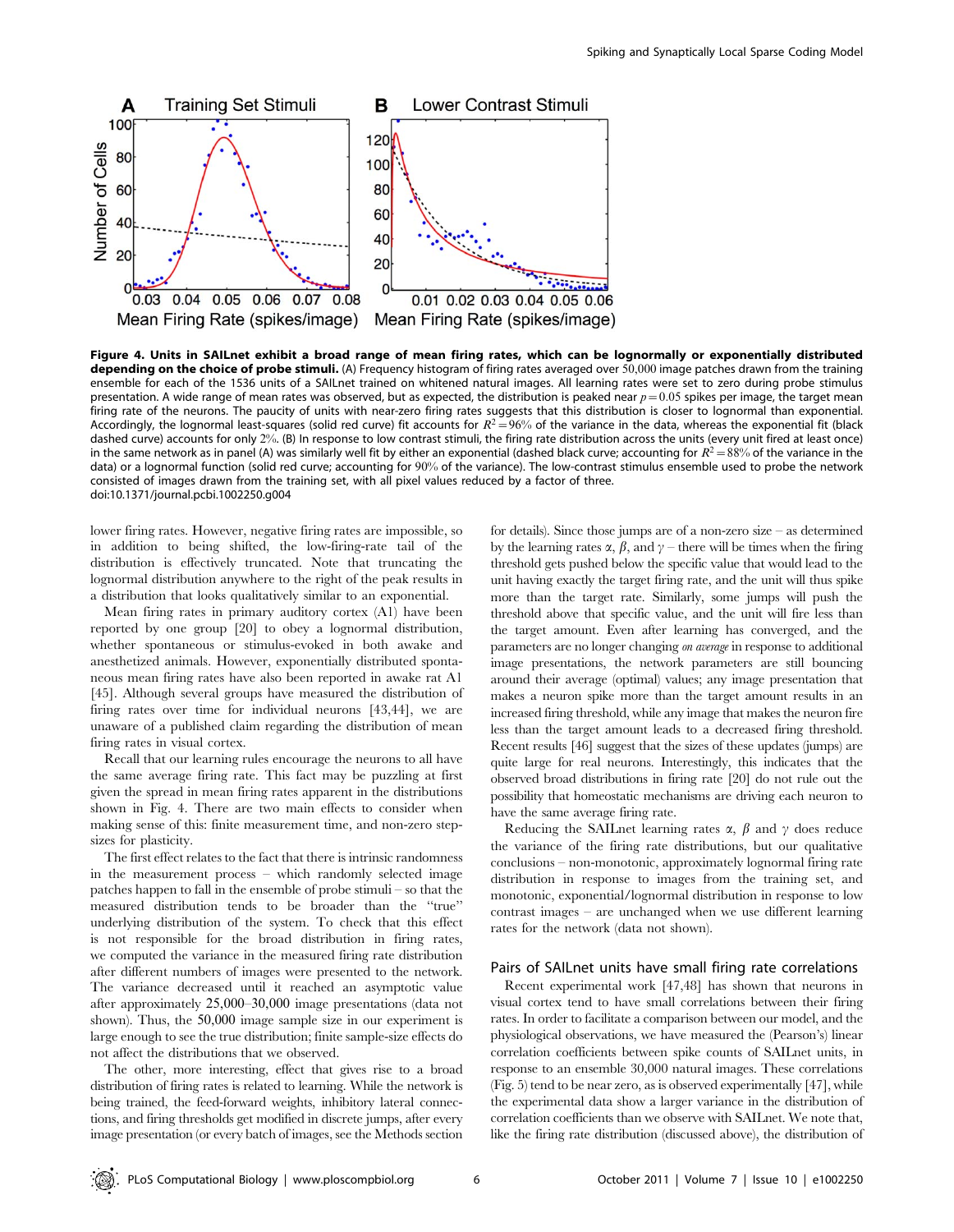

Figure 5. Pairs of SAILnet units have small firing rate correlations. The probability distribution function (PDF) of the Pearson's linear correlation coefficients between the spike-counts of pairs of SAILnet neurons responding to an ensemble of 30,000 natural images is sharply peaked near zero.

doi:10.1371/journal.pcbi.1002250.g005

correlation coefficients is affected by the update sizes (learning rates) in the simulation, with larger update sizes leading to a larger variance of the measured distribution.

In Fig. 5, the distribution appears truncated on the left. This effect arises because there is a lower bound on the correlation between the neuronal firing rates that arises when the two neurons are *never* co-active. The low mean firing rate of  $p=0.05$  used in our simulation means that this bound is not too far below zero.

## Connectivity learned by SAILnet allows for further experimental tests of the model

Several previous studies of sparse coding models [15,17,27,29,31,37] have focused on the receptive fields learned by adaptation to naturalistic inputs, but we are aware of only one published study [49] that investigated the connectivity in sparse coding models, albeit with a model that lacked biological realism. One previous study [50] investigated synaptic mechanisms that could give rise to the measured distribution of connection strengths, but this work was not performed in the context of a sensory coding model. No prior work has studied the connectivity learned in a biophysically wellmotivated sensory coding network, which would provide additional testable predictions for physiology experiments.

Fig. 6 shows the distribution of non-zero connection strengths (non-zero elements of the matrix  $W_{im}$ ) learned by a 1536-unit SAILnet with  $p=0.05$  trained on  $16\times16$  pixel patches drawn from whitened natural images (the same network whose receptive fields are shown in Fig. 3). When trained on natural images, SAILnet learns an approximately lognormal distribution of inhibitory connection strengths; a Gaussian best fit to the histogram of the logarithms of the connection strengths accounts for 98% of the variance in the data.

Despite this close agreement, SAILnet shows some systematic deviations from the lognormal fit, especially on the low-connectionstrength tail of the distribution. Interestingly, the experimental data [38] show an approximately lognormal distribution of excitatory connection strengths, with similar systematic deviations (Fig. 5b of Song et al. [38]). By contrast, prior theoretical work [38,50] has employed learning rules tailored to create exactly lognormal connection strength distributions, and thus show no such deviations. Note also that neither of these previous studies addressed the issue of how neurons might represent sensory inputs, nor how they might learn those representations.

Whereas the experimental data of Song et al. [38] show a roughly lognormal distribution in the strengths of excitatory connections between V1 neurons, our model makes predictions about the strengths of *inhibitory* connections in V1. The 1 ms time window for measuring post-synaptic potentials in the experiment of Song et al. [38] ensured that they measured only direct synaptic connections. However, suppressive interactions between excitatory neurons in cortex are mediated by inhibitory interneurons. Consequently, the inhibitory interactions between pairs of excitatory neurons in V1



Figure 6. Connectivity learned by SAILnet allows for further experimental tests of the model. (A) Probability Density Function (PDF) of the logarithms of the inhibitory connection strengths (non-zero elements of the matrix  $W_{im}$ ) learned by a 1536 unit SAILnet trained on  $16 \times 16$  pixel patches drawn from whitened natural images. The measured values (blue points) are well-described by a Gaussian distribution (solid line), which accounts for  $R^2 = 98%$  of the variance in the dataset. This indicates that the data are approximately lognormally distributed. Note that there are some systematic deviations between the Gaussian best fit and the true distribution, particularly on the low-connection strength tail, similar to what has been observed for excitatory connections within V1 [18]. This plot was created using the binning procedure of Hromádka and colleagues [20]. The histogram was normalized to have unit area under the curve. (B) The strengths of the inhibitory connections between pairs of cells are correlated with the overlap between those cells' receptive fields: cells with significantly overlapping RFs tend to have strong mutual inhibition. Data shown in panel (B) are for 5,000 randomly selected pairs of cells. Pairs of cells with significantly negatively overlapping RFs tend not to have inhibitory connections between them, hence the apparent asymmetry in the RF overlap distribution obtained by marginalizing over connection strengths in panel (B). doi:10.1371/journal.pcbi.1002250.g006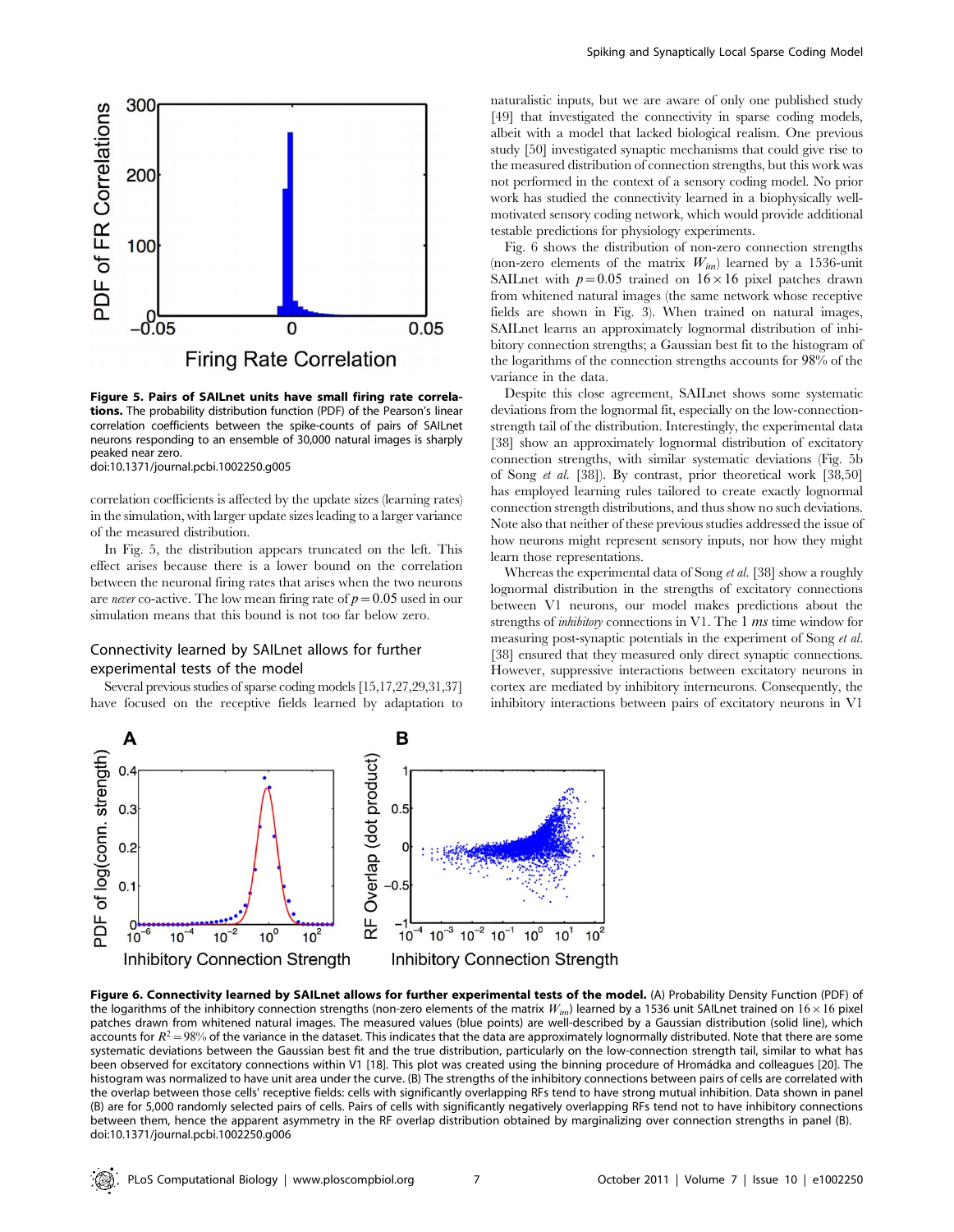must involve two or more synaptic connections between the cells. Thus, our model predicts that the inhibitory functional connections between excitatory simple cells in V1, like the excitatory connections measured by Song et al. [38], should follow an approximately lognormal distribution (Fig. 6), but it does not specify the extent to which this is achieved through variations in strength among dendritic or axonal synaptic connections of V1 inhibitory interneurons. One recent theoretical study [46] has uncovered some interesting relationships between coding schemes and connectivity in cortex, but it did not make any statements about the anticipated distribution of inhibitory connections.

Interestingly, there is a clear correlation between the strengths of the inhibitory connection between pairs of SAILnet neurons, and the overlap (measured by vector dot product) between their receptive fields: neurons with significantly overlapping receptive fields tend to have strong inhibitory connections between them (Fig. 6). This correlation is expected because cells with similar RF's receive much common feed-forward input. Thus, in order to keep their activities uncorrelated, significant mutual inhibition is required. This same feature was assumed by the LCA algorithm of Rozell [39] and colleagues, but is naturally learned by SAILnet, in response to natural stimuli.

Our connectivity predictions are amenable to direct experimental testing, although that testing may be challenging, owing to the difficulty of measuring functional connectivity mediated by two or more synaptic connections between pairs of V1 excitatory simple cells.

#### **Discussion**

The present work represents the first demonstration that synaptically local plasticity rules can be used to learn a sparse code for natural images that accounts for the diverse shapes of V1 simple cell receptive fields. Our model uses purely synaptically local learning rules – connection strengths are updated based only on the number of spikes arriving at the synapse and the number of spikes generated by the post-synaptic cell. By contrast, the local competition algorithm (LCA) of Rozell and colleagues [39] assumes that  $W_{im} = \sum_k Q_{ik}Q_{mk}$ , so that the strength of the inhibitory connection between two neurons is equal to the overlap  $(i.e., vector dot product)$  between their receptive fields. This nonlocal rule requires that individual inhibitory synapses must somehow keep track of the changes in the receptive fields of many neurons throughout the network in order to update their strengths. Moreover, the LCA network does not contain spiking units, even though cortical neurons are known to communicate via discrete, indistinguishable, spikes of activity [30].

Similarly, the units in the networks of Falconbridge *et al.* [37] and Földiák [15] communicate via continuous-valued functions of time. Although these two models [15,37] do use synaptically local plasticity rules, neither of these groups demonstrated that such local plasticity rules are sufficient to explain the diversity of simple cell RF shapes observed in V1.

We note that, independent of the present work, Rozell and Shapero have recently implemented a spiking version of LCA [39] that uses leaky integrate-and-fire units (S Shapero, D Brüderle, P Hasler, and C Rozell, CoSyne 2011 abstract). However, that work does not address the issue of how to train such a network using synaptically local plasticity rules.

Some groups have used spiking units to perform image coding [31–35], but those studies did not address the question of whether synaptically local plasticity rules can account for the observed diversity of V1 RF shapes. Interestingly, it has been demonstrated [32] that orientation selectivity can arise from spike timing dependent plasticity rules applied to natural scenes. Previous work

[33] has also explored the addition of homeostatic mechanisms to sparse coding algorithms and found it to improve the rate at which learning converges and to qualitatively affect the shapes of the learned RFs; homeostasis is enforced in our model via modifiable firing thresholds.

Finally, we note that one previous group [36] has demonstrated that independent component analysis (ICA) can be implemented with spiking neurons and local plasticity rules. That work did not, however, account for the diverse shapes of V1 receptive fields, although they did also demonstrate that homeostasis (a mean firing rate constraint) was critical to the learning process.

Our model attempts to be biophysically realistic, but it is not a perfect model of visual cortex in all of its details. In particular, like many previous models [17,27,29,31,33], our network alternates between brief periods of inference (the representation of the input by a specific population activity pattern in the network) and learning (the modification of synaptic strengths), which may not be realistic. Indeed, it is unclear how cortical neurons would ''know'' when the inference period is over and when the learning period should begin, though it is interesting to note that these iterations could be tied to the onset of saccades, given the  $5\tau_{RC} \approx 100$  ms inference period between ''learning'' stages in our model.

As in previous models, the inputs to our network  $X_i$  are continuous-valued, whereas the actual inputs from the lateral geniculate nucleus to primary visual cortex (V1) are spiking. As mentioned above, suppressive interactions between pairs of units in our model are mediated by direct, one-way, inhibitory synaptic connections between units, rather than being mediated by a distinct population of inhibitory interneurons. We do not include the effects of spike-timing dependent plasticity [51], although this has been shown to have interesting theoretical implications for cortex [46] in general and for image coding in particular [32,34]. We are currently developing models that incorporate spike timing dependent learning rules, applied to time-varying image stimuli such as natural movies.

Finally, the neurons in our model have no intrinsic noise in their activities, although that noise may, in practice, be small [52].

Interestingly, since our model neurons require a finite amount of time to update their internal variables  $u_i(t)$ , there is a hysteresis effect if one presents the network with time-varying image stimuli – the content of previous frames affects how the network processes and represents the current frame. Even if the features in a movie change slowly, the optimal representation of one frame can be very different from the optimal representation of the next frame in many coding models, so this hysteresis effect can provide stability to the image representation compared to other models such as ICA [9,10] or Olshausen and Field's sparsenet [17]. This effect has previously been studied by Rozell and colleagues [39], encouraging our efforts to apply SAILnet to dynamic stimuli.

Though it is highly simplified, our model does captures many qualitative features of V1, such as inhibitory lateral connections [23], largely uncorrelated neuronal activities [47,48], sparse neuronal activity [21–23], a greater number of cortical neurons than input neurons (over-complete representation), synaptically local learning rules, and spiking neurons. Importantly, this model allows us to make several falsifiable experimental predictions about interneuronal connectivity and population activity in cortex. We hope that these predictions will help uncover the coding principles at work in the visual cortex.

## Methods

#### SAILnet dynamics

Each of the neurons in our SAILnet follows leaky integrate-andfire dynamics  $[30]$ . The neurons, indexed by subscript i, each have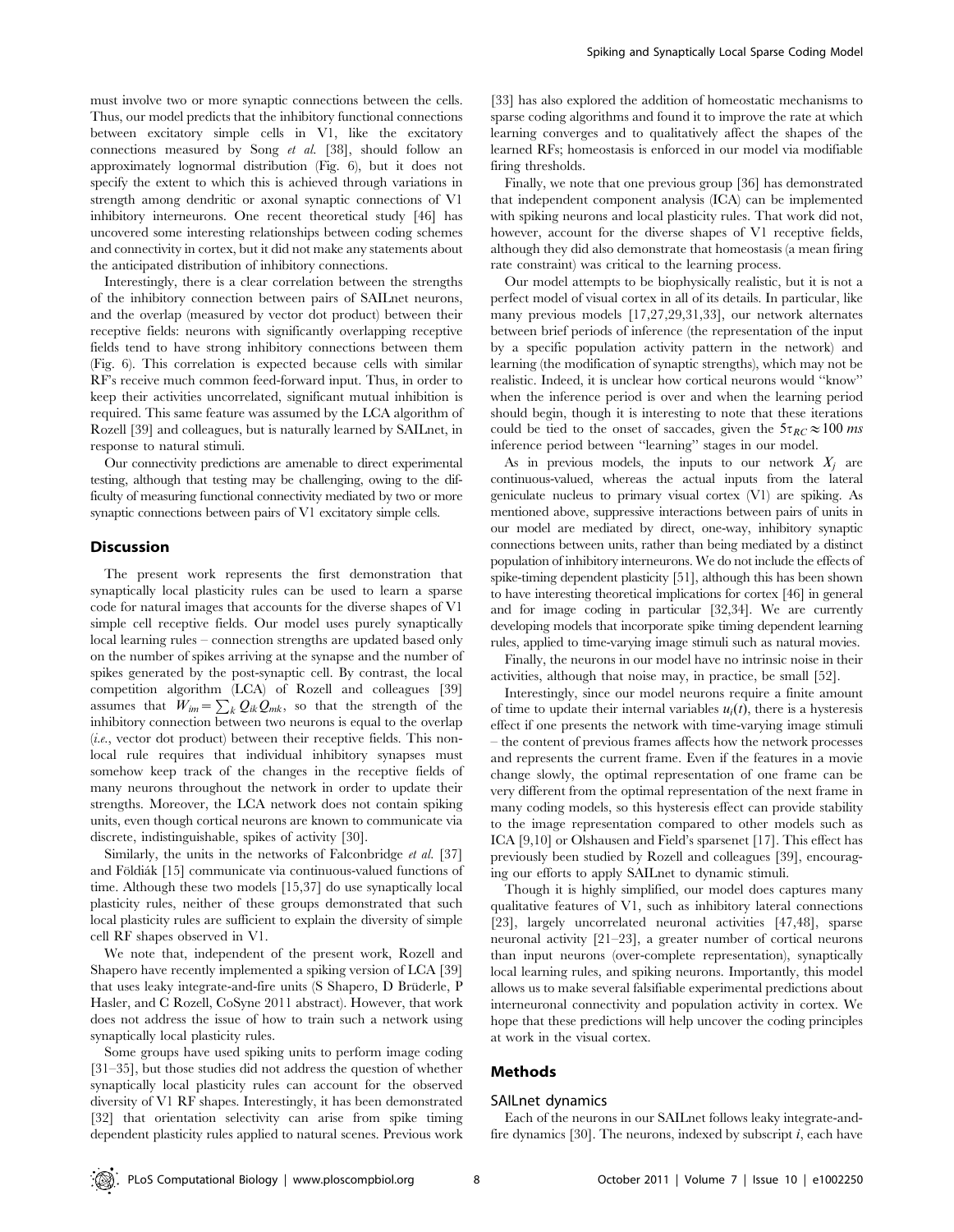a time-dependent, continuous-valued internal variable  $u_i(t)$ , analogous to a neuronal membrane potential. We explicitly model each neuron as an RC circuit (Fig. 1), where the internal variable  $u_i(t)$  corresponds to the voltage across the capacitor. Whenever this internal variable exceeds a threshold value  $\theta_i$  specific to that neuron, the neuron emits a punctate spike of activity. The unit's external variable  $y_i(t)$ , which represents the spiking output that is communicated to other neurons throughout the network, is 1 for a brief moment. At all other times, the unit's external variable is 0.

Since the thresholds  $\theta_i$  are adapted slowly compared to the time scale of inference, they are approximately constant during inference. The same is true for the feed-forward weights  $Q_{ik}$  and the lateral connection strengths  $W_{im}$ , discussed below.

We model the effects of the input image  $\{X_k\}$  and the activities of other neurons in the network  $y_m(t)$  on the internal variable as a current,  $I_{input}(t) = \sum_{k} Q_{ik} X_{k} - \sum_{m \neq i} W_{im} y_{m}(t)$ , that is impinging on the RC circuit; here the feed-forward weights  $Q_{ik}$  and lateral connection strengths  $W_{im}$  describe how much a given input (either an image pixel value, or a spike from another neuron in the network) should modify the neuron's internal variable. The internal variable evolves in time via the differential equation for voltage across our capacitor, in response to the input current  $du_i(t)/dt+u_i(t)=I_{input}(t).$ 

We simulate these dynamics in discrete time, performing numerical integration of the differential equation  $du_i(t)/dt+u_i(t)=I_{input}(t)$ . Whenever the internal variable  $u_i(t)$  exceeds the threshold (at time  $t^*$ ;  $u_i(t^*) > \theta_i$ , the output spike occurs at the next time step:  $y_i(t^*+1)=1$ . In the subsequent time step, the external variable  $y_i(t^* + 2)$  returns to zero, unless the internal variable  $u_i(t)$  has again crossed the threshold.

After the unit spikes, the internal variable returns to its resting value of 0, from whence the unit can again be charged up.

For simplicity, our differential equation assumes that the RC time constant of the model neuron is one ''unit'' of time. Our simulated dynamics are allowed to run for five such units of time (with the time step of numerical integration being 0.1 units in duration), in response to each input image. At the start of these dynamics, the internal variables of all neurons are set to their resting values:  $u_i(t=0) = 0 \ \forall i$ .

## SAILnet learning rules can be viewed as a gradient descent approach to a constrained optimization problem

Unlike previous work [17,27], which performed unconstrained optimization on a cost function penalizing both reconstruction error and network activity, our learning rules can be viewed as a gradient descent approach to a constrained optimization problem.

Given the neuronal activities  $n_i$  in response to an image, and their feed-forward weights  $Q_{ik}$ , one 'can form a linear generative model  $\overline{X}$  of the input stimulus  $\overline{X_k} = \sum_i n_i Q_{ik}$ . The mean squared error between that model X and the true input X is  $E = \sum_{k} (X_k - \sum_{i} n_i Q_{ik})^2$ , and the creation of a high fidelity representation suggests that this error function  $E$ , or one like it, be minimized by the learning process.

Let us suppose that the neuronal network is not free to choose any solution to this problem; instead it must satisfy constraints that require the neurons to have a fixed average firing rate of  $p$  and minimal correlation between neurons. Indeed, neurons tend to have low mean firing rates when averaged across many different images, and those firing rates span a finite range of values [20,43,44], motivating our first constraint. The second constraint is justified by observations that neural systems tend to exhibit little or no correlation between pairs of units [47,48], and that the correlation between the activity of V1 neurons decreases

significantly as one increases the fraction of the visual field that is stimulated [22].

We use the method of Lagrange multipliers to solve this problem, allowing our learning rules to adapt the network so as to minimize reconstruction error while approximately satisfying these constraints. To do this, we perform gradient descent on a Lagrange function  $\mathcal L$  that contains both the error function and the constraints:

$$
\mathcal{L} = \sum_{k} \left( X_k - \sum_{i} n_i Q_{ik} \right)^2 + \sum_{i} \lambda_i (n_i - p) + \sum_{i \neq k} \tau_{im} (n_i n_m - p^2), \tag{2}
$$

where the set's of values  $\{\lambda_i\}$  and  $\{\tau_{im}\}$  are our (unknown) Lagrange multipliers. To perform constrained optimization, gradient descent is performed with respect to all of the free parameters in  $\mathcal{L}$ : namely, the set of feed-forward weights  $\{Q_{ik}\},$ and the Lagrange multipliers  $\{\lambda_i\}$  and  $\{\tau_{im}\}$ :

$$
\frac{\partial \mathcal{L}}{\partial \lambda_i} = n_i - p
$$
  
\n
$$
\frac{\partial \mathcal{L}}{\partial \tau_{im}} = n_i n_m - p^2
$$
  
\n
$$
\frac{\partial \mathcal{L}}{\partial Q_{ik}} = -2n_i (X_k - \sum_r n_r Q_{rk}).
$$
\n(3)

The first two equations lead to our learning rules for inhibitory connections and firing thresholds, once we identify  $\lambda_i \infty - \theta_i$  and  $\tau_{im} \propto -W_{im}$ ; these network parameters correspond to the Lagrange multipliers of the constrained optimization problem. This reflects the fact that the role of the variable thresholds and inhibitory connections is to enforce the sparseness and noncorrelation constraints in the network, which is the same as the role of the Lagrange multipliers in the Lagrange function.

We emphasize that the terms of our objective function that effectively enforce these constraints are critical for our algorithm's success. By contrast, consider the situation in which the model units had no other possibility but to maintain their fixed firing rate and lack of correlation, due to some clever parameterization of the model's state space. In that case, one could simply minimize the reconstruction error, via gradient descent, and the existence of these extra terms, or even of the analogous Lagrange multipliers, would be redundant. However, in our model, each change of the feed-forward weights  $(Q_{ik})$  could change the neuron's firing rate, and the correlation between its activity and those of other neurons, unless something forces the network back towards the constraint surface. The variable firing thresholds and inhibitory interneuronal connection strengths in our model perform this function.

The last equation from our gradient descent calculation gives the update rule for the feed-forward weights  $\Delta Q_{ik} \propto n_i(X_k - \sum_r n_r Q_{rk})$ . This rule, as written, is unacceptable for our SAILnet because we wish to interpret the strengths of connections in that network as the strengths of synaptic connections in cortex. In that case, learning at any given synapse should be accomplished using only information available locally, at that synapse. For updating connection strength  $Q_{ik}$ , this could include the pre-synaptic activity  $X_k$ , the post-synaptic activity  $n_i$ , and the current value of the connection strength  $Q_{ik}$ , but should not require information about the receptive fields of other neurons in the network, nor their activities, because it is not clear that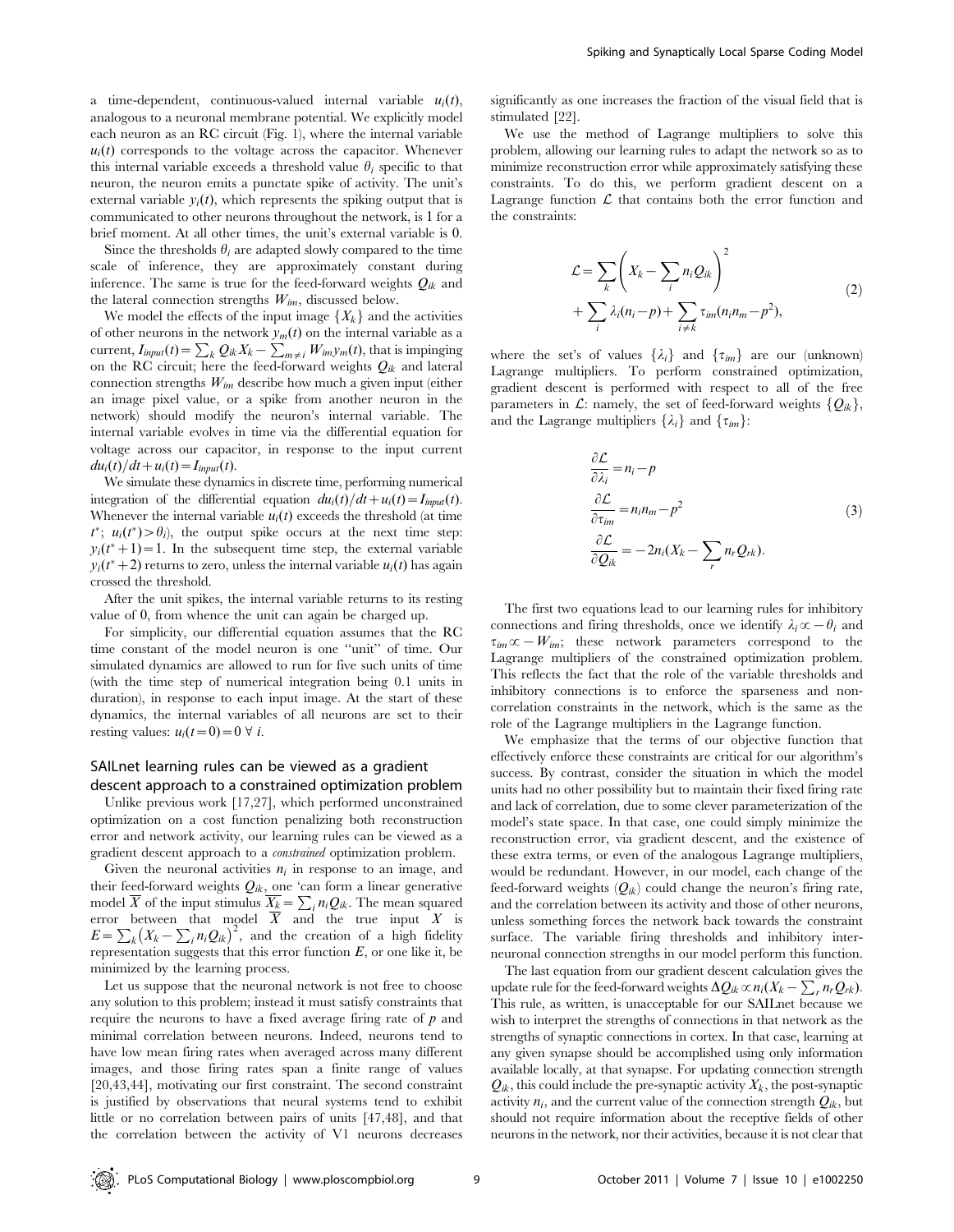that information is available at each synapse. Hence, the  $\sum_{r} n_r Q_{rk}$ term that arises from gradient descent on our objective function is a problem for the biological interpretation of these learning rules. We will now show that, in the limit that the neuronal activity is sparse and uncorrelated, when averaged over several input images, the nonlocal gradient descent rule  $\Delta Q_{ik} \propto n_i(X_k - \sum_r n_r Q_{rk})$  is approximately equivalent to a simpler rule, originally due to Oja [41], that is synaptically local.

Consider the non-local update rule  $\Delta Q_{ik} \propto n_i(X_k - \sum_r n_r Q_{rk})$ . Expanding the polynomial, and averaging over image presentations, we find'

$$
\langle \Delta Q_{ik} \rangle \propto \langle n_i X_k \rangle - \langle n_i^2 Q_{ik} \rangle - \sum_{r \neq i} \langle n_i n_r Q_{rk} \rangle. \tag{4}
$$

If the learning rate  $\beta$  is small, such that the feed-forward weights change only slowly over time, then we can approximate that they are constant over some (small) number of image presentations, and take them outside of the averaging brackets;

$$
\langle \Delta Q_{ik} \rangle \sim \langle n_i X_k \rangle - \langle n_i^2 \rangle Q_{ik} - \sum_{r \neq i} \langle n_i n_r \rangle Q_{rk}.
$$
 (5)

Now, so long as the neuronal activities are uncorrelated, and all units have the same average firing rate (recall these constraints are enforced by our Lagrange multipliers),  $\langle n_i n_r \rangle = \langle n_i \rangle \langle n_r \rangle = p^2 \forall i, r$ , and thus the learning rule is

$$
\langle \Delta Q_{ik} \rangle \sim \langle n_i X_k \rangle - \langle n_i^2 \rangle Q_{ik} - p^2 \sum_{r \neq i} Q_{rk}.
$$
 (6)

This last term is small compared to the first two for a few reasons. First, the neurons in the network have sparse activity, meaning they are selective to particular image features, and thus  $\langle n_i^2 \rangle \gg \langle n_i \rangle^2 = p^2$ . This can be easily seen by that fact that we use small values for  $p$ , meaning that the neurons fire, on average, much less than one spike per image. The spikes, however, can only be emitted in integer numbers, so the neurons are silent in response to most image presentations, and are thus highly selective.

Furthermore, the last term,  $p^2 \sum_{r \neq i} Q_{rk}$ , involves a sum over the receptive fields of many neurons in the network. Some of the RFs will be positive for a given pixel, whereas others will be negative. These random signs mean that the sum  $\sum_{r \neq i} Q_{rk}$  tends towards zero.

Thus, in the limit of sparse and uncorrelated neuronal activity (the limit in which our network operates), gradient descent on the error function  $E$  yields approximately

$$
\langle \Delta Q_{ik} \rangle \sim \langle n_i X_k \rangle - \langle n_i^2 \rangle Q_{ik}, \tag{7}
$$

which is equivalent to the average update from Oja's implementation of Hebbian learning [41], which we use for learning in SAILnet. Thus, SAILnet learns to approximately solve the same error minimization problem as did previous, non-local sparse coding algorithms [17,27].

Interestingly, our result suggests that, despite the highly nonlinear way in which our model neurons' outputs (spikes  $n_i$ ) are generated from the input, a linear decoding of the network activity should provide a good match to the input:  $X_k \approx \sum_i n_i Q_{ik}$ . This linear decodability has previously been observed in physiology experiments [42], as well as models designed to maximize the information rate about input stimulus conveyed by individual spiking neurons [8,12], and it is indeed a property of SAILnet.

We summarize the learning rules for SAILnet here.

$$
\Delta \theta_i \propto n_i - p
$$
  
\n
$$
\Delta W_{im} \propto n_i n_m - p^2
$$
  
\n
$$
\Delta Q_{ik} \propto n_i (X_k - n_i Q_{ik})
$$
\n(8)

The first two rules enforce the sparseness and correlation constraints, and arise from the Lagrange multipliers in our Lagrange function. The final rule drives the SAILnet representation to form a better match to the input stimulus, as it adapts to the ensemble of training images.

Receptive fields measured by spike-triggered average are proportional to the feed-forward weights of the neurons when the probe stimulus statistics match those of the training stimuli

Consider the Oja-Hebb [41] learning rule for the feed-forward weights in our model,

$$
\Delta Q_{ik} \propto n_i (X_k - n_i Q_{ik}). \tag{9}
$$

Once the learning has converged over some set of training stimuli, the feed-forward weights are, on average, no longer changing in response to repeated presentations of examples from the training set. Thus,

$$
\langle \Delta Q_{ik} \rangle \propto \langle n_i (X_k - n_i Q_{ik}) \rangle = 0. \tag{10}
$$

Expanding the middle term in this expression, we find that

$$
\langle n_i X_k \rangle = \langle n_i^2 Q_{ik} \rangle = \langle n_i^2 \rangle Q_{ik}, \tag{11}
$$

where the second equality occurs because the learning has converged, and thus the feed-forward weights are constant over repeated image presentations. Thus, we find that  $\langle n_i X_k \rangle / \langle n_i^2 \rangle = Q_{ik}$ ; the spiketriggered average (STA) stimulus is equivalent to the set of feedforward weights, up to a multiplicative scaling factor that can be calculated from the spike train.

#### Training SAILnet

We start out each simulation with all inhibitory connection strengths  $W_{im}$  set to zero, all firing thresholds  $\theta_i$  set to 5, and the feed-forward weights  $Q_{ik}$  initialized with Gaussian white noise. To train the network, batches [37] of 100 images with zero mean, and unit standard deviation pixel values, are presented, and the number of spikes from each neuron are counted separately for each image. After each batch, the average update for the network properties is computed (following our learning rules) over the 100 image batch. This batch-wise training lets us use matrix operations for computing the updates, which dramatically speeds up the training process. After each update, all negative values for inhibitory connections  $W_{im}$  (which would correspond to excitatory connections) are set to zero, as in the previous work by Földiák [15]. Relaxing this constraint, and allowing the recurrent weights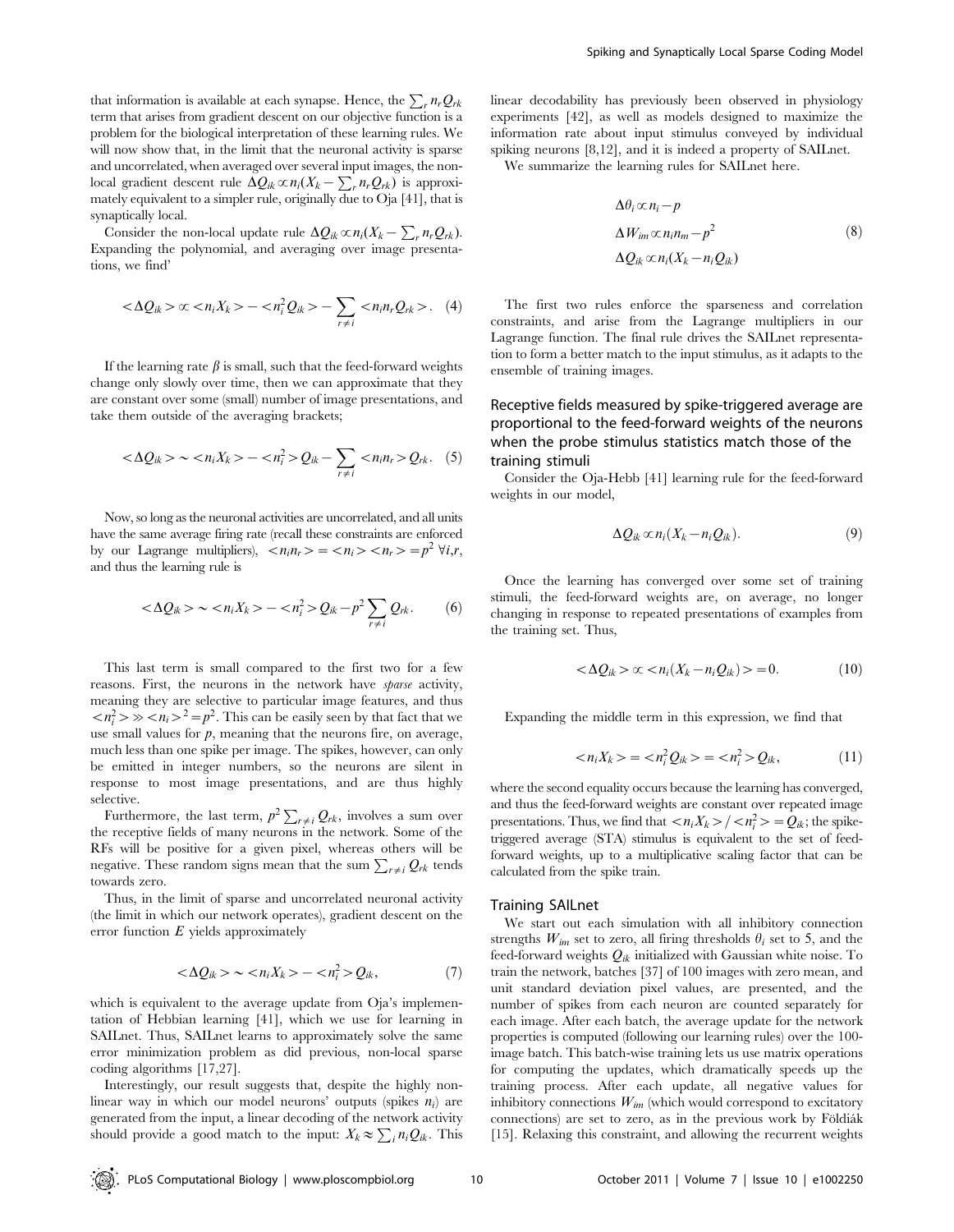to change sign does not affect our qualitative conclusions. In that case, some of the recurrent connections become excitatory, while the majority remain inhibitory, the RF's are qualitatively the same as those shown in Fig. 3, and the distributions of inhibitory and excitatory connection strengths are both approximately lognormal (data not shown).

The relative values of  $\alpha, \beta$  and  $\gamma$  were chosen based on Földiák's [15] observation that  $\beta$  must be much less than  $\alpha$  or  $\gamma$  so that the neurons' activities remain sparse and uncorrelated, even in the face of changing feed-forward weights.

We study the network after the properties stop changing macroscopically over time. However, as noted in the firing rates section of this paper, the network parameters continue to bounce around the final ''target'' state, with the size of the bounces determined by the learning rates in the network. Empirically, we find that it takes on the order of  $10^7$  image presentations ( $10^5$  steps of 100 image presentations per step) for this dynamic equilibrium to be established. For the results presented in this paper, we let the network train for roughly  $2 \times 10^8$  image presentations.

To speed up the simulation, we start the training with large values for the learning rates, and these are eventually reduced. For the last  $10^4$  batches of training  $(10^6)$  image presentations), the learning rates were  $(\alpha, \beta, \gamma) = (0.1, 0.001, 0.01)$ .

All of the computer codes used to generate the results presented in this paper are available upon request.

#### Fitting SAILnet RFs to Gabor functions

A Gabor function  $(G(x, y))$  is a common model for visual cortical receptive fields [26,27], which consists of a two-dimensional Gaussian multiplied by a sinusoid:

$$
G = A \cos(2\pi f x_p + \psi) \exp\left[ -\left(\frac{x_p}{\sqrt{2}\sigma_x}\right)^2 - \left(\frac{y_p}{\sqrt{2}\sigma_y}\right)^2 \right],
$$
  
\n
$$
x_p = (x - x_0) \cos(\theta) + (y - y_0) \sin(\theta),
$$
  
\n
$$
y_p = -(x - x_0) \sin(\theta) + (y - y_0) \cos(\theta).
$$
\n(12)

The center of the shape is defined by the coordinates  $x_0$  and  $y_0$ , while the amplitude and orientation of the pattern are defined by the parameters A and  $\theta$ , respectively.  $\psi$  defines the phase of the sinusoid, relative to the center of the Gaussian envelope, which has spatial extent  $\sigma_x$  and  $\sigma_y$  in the direction along, and perpendicular to, the direction in which the sinusoid oscillates (with frequency  $f$ ), respectively.

Given a neuronal RF, our code performs unconstrained optimization to choose the Gabor parameters such that the mean squared error  $||G-RF||^2$  is minimized. We then perform several quality control measures to ensure that our analysis only contains sensible Gabor parameters that accurately describe our RFs.

## References

- 1. Attneave F (1954) Some informational aspects of visual psychology. Psychol Rev 61: 183–193.
- 2. Barlow HB (1961) Possible principles underlying the transformation of sensory messages. In: Rosenblith WA, ed. Sensory Communication. Cambridge: MIT Press. pp 217–234.
- 3. Atick JJ, Redlich AN (1992) What does the retina know about natural scenes. Neural Comput 4: 196–210.
- 4. Linsker R (1986) An application of the principle of maximum information preservation to linear systems. In: Touretzky D, ed. Advances in Neural Information Processing 1. San Mateo: Morgan Kaufmann. pp 186–194.
- 5. Laughlin SB (1981) A simple coding procedure enhances a neuron's information capacity. Z Naturforsch C 36: 910–912.
- 6. Bialek W, Ruderman DL, Zee A (1991) Optimal sampling of natural images: a design principle for the visual system. In: Lippman R, Moody JE, Touretzky D,

The first such measure is to exclude any RF for which the deviation between the RF and the Gabor fit is large; cells with  $\left\|G - RF\right\|^2 / \left\|RF\right\|^2 > 0.5$  were excluded. This is equivalent to placing a (fairly mild) restriction on the minimum allowable signalto-noise ratio.

The second quality control measure is to exclude those RFs for which the center of the pattern  $(x_0, y_0)$  lies either outside the  $16 \times 16$  pixel patch, or within one standard deviation (of the Gaussian envelope) of the patch edge. As described by other workers [27], when the center of the pattern is outside of the visible  $16\times16$  pixel patch, it is not clear that the shape of the RF itself is well-described by the Gabor parameters, or even wellconstrained, for that matter. Our (more stringent) restriction also avoids the problem of biased shape estimates, when fitting Gabors to RFs that are truncated by the edge of the patch; the model RFs essentially tile the available space, so some of them will, by necessity, have centers that lie right along or outside of the edges of the patch. Indeed, in a  $16\times16$  pixel space, many pixels are near the edge, thus this cut excludes many RFs.

After making all of these cuts, we were left with 299 RFs, on which to perform subsequent shape analysis.

We performed the same fitting and quality-control analysis on both the SAILnet and the macaque physiology RFs, although we used a gentler goodness-of-fit restriction on the macaque data, since the macaque RFs, as measured, have fairly large regions of zero support, in which any measurement noise reduces the apparent goodness-of-fit. For the macaque data, we excluded those RFs with  $||G-RF||^2/||RF||^2 > 0.8$ , leaving 116 of the 250 macaque RFs for subsequent analysis.

One reason for the relatively low yield of well-fit RFs is that not all RFs are actually well-described by Gabor functions. For example, there is no choice of Gabor parameters that will accurately describe a center-surround receptive field; that RF is much better described by a difference of Gaussians function, for example. We leave for future work the issue of determining the best family of functions with which to describe visual cortical receptive fields.

#### Acknowledgments

The authors are grateful to Bruno Olshausen for his role in inspiring this work and to Bruno Olshausen, Jascha Sohl-Dickstein, Fritz Sommer, and the other members of the Redwood Center for many helpful discussions. We are also very grateful to Dario Ringach for providing the macaque physiology data, and to Chris Rozell and Jascha Sohl-Dickstein for constructive comments on the manuscript.

#### Author Contributions

Conceived and designed the experiments: JZ. Performed the experiments: JZ. Analyzed the data: JZ. Contributed reagents/materials/analysis tools: JTM. Wrote the paper: JZ MRD.

eds. Advances in Neural Information Processing 3. San Mateo: Morgan Kaufmann. pp 363–369.

- 7. Atick JJ (1992) Could information theory provide an ecological theory of sensory processing? In: Bialek W, ed. Princeton lectures on biophysics. Singapore: World **Scientific**
- 8. Bialek W, DeWeese M, Rieke F, Warland D (1993) Bits and brains: information flow in the nervous system. Physica A 200: 581–592.
- 9. Bell AJ, Sejnowski TJ (1997) The ''independent components'' of natural scenes are edge filters. Vis Res 37: 3327–3328.
- $10. \;$  Hyvärinen A, Hoyer PO  $(2001)$  A two-layer sparse coding model learns simple and complex cell receptive fields and topography from natural images. Vis Res 41: 2413–2423.
- 11. Tkačik G, Prentice JS, Balasubramanian V, Schneidman E (2010) Optimal population coding by noisy spiking neurons. Proc Natl Acad Sci USA 107: 14419–14424.